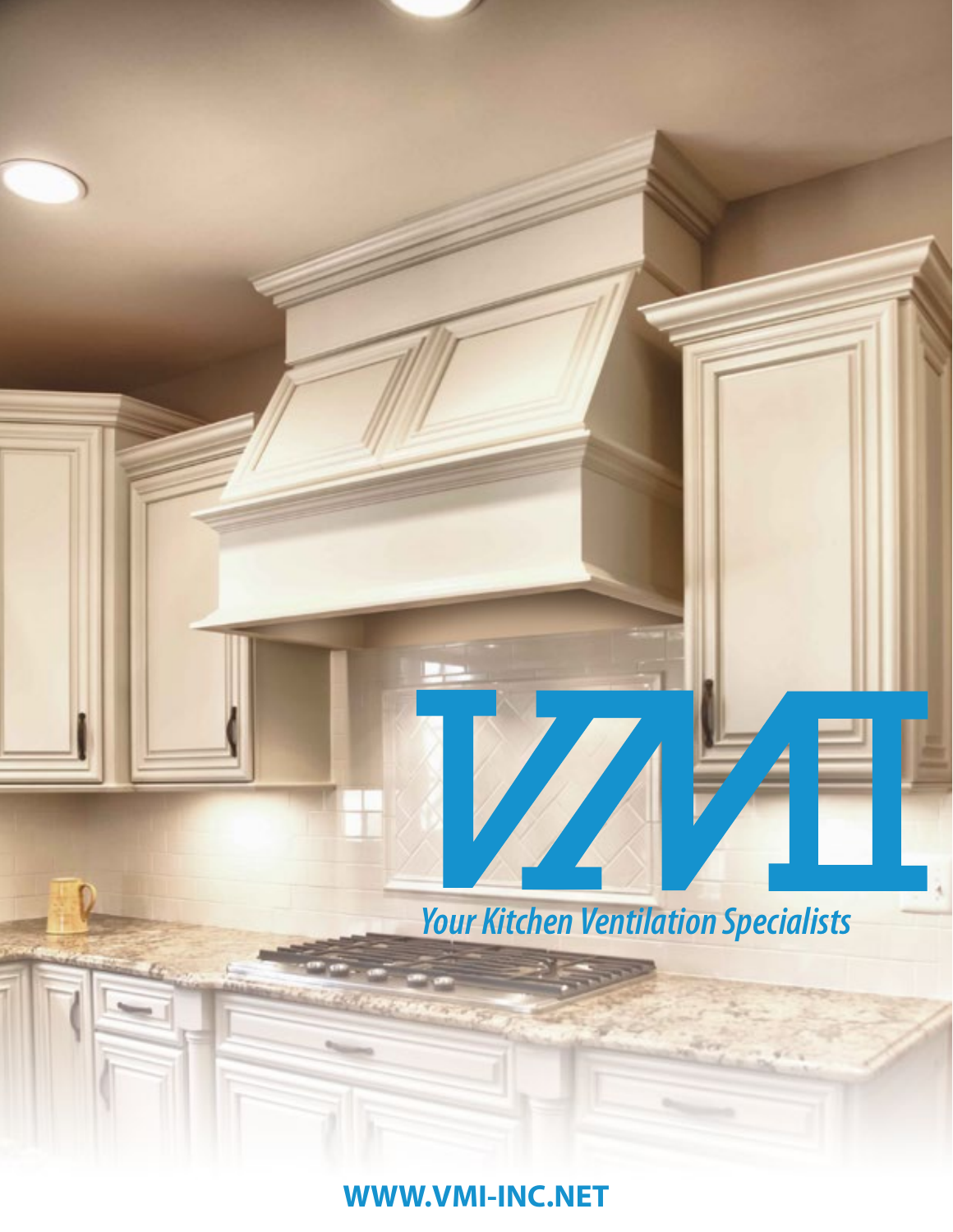#### *VMI is a manufacturer and distributor, specializing in Kitchen Ventilation and related products.*

At VMI Inc., we are inspired by conversations with our customers. We gain momentum in our work through understanding what our customers need. We draw strength from the connections and commitments with talented industry professionals through collaboration.

We do everything within our power to make sure our customers have all the information needed to make the proper decisions regarding their Kitchen Ventilation purchase.We have one of the largest selections of blower packs and color options - more than anyone in the industry.

We also offer a large selection of unfinished wood hoods, in both standard and custom styles. Our staff has more than 25 years of experience in kitchen ventilation products. Our customer base includes major Kitchen Cabinet Manufacturers throughout the U.S and Canada.

We are moved by the idea that our efforts have significance, value, and meaning in the kitchens they are designed into. It is especially reassuring when our contributions to the culture and life of a kitchen is acknowledged and truly expresses a customer's ideas.

KraftMaid/Masco, Yorktowne, Kitchen Craft, Medallion, Wellborn, Armstrong, and Huntwood Industries are just a few of our major customers.

In addition to our large O.E.M. customers, we also have more than 250 dealers that include small custom cabinet shops, kitchen and bath dealers, designers, and contractors. Due to our expansive customer base, we have more standard size liners to choose from than our competitors. We also have an amazing custom liner program for those hard to fit jobs.

We strive for timeless designs and innovation of kitchen ventilation systems that fit with our customer's surroundings, carefully attuned to their needs, and contributes to making a lasting, and memorable kitchen design.

# 10 Wood Hoods 14 Copper Hoods

16 Liners

18 Accessories

**Blower Packs**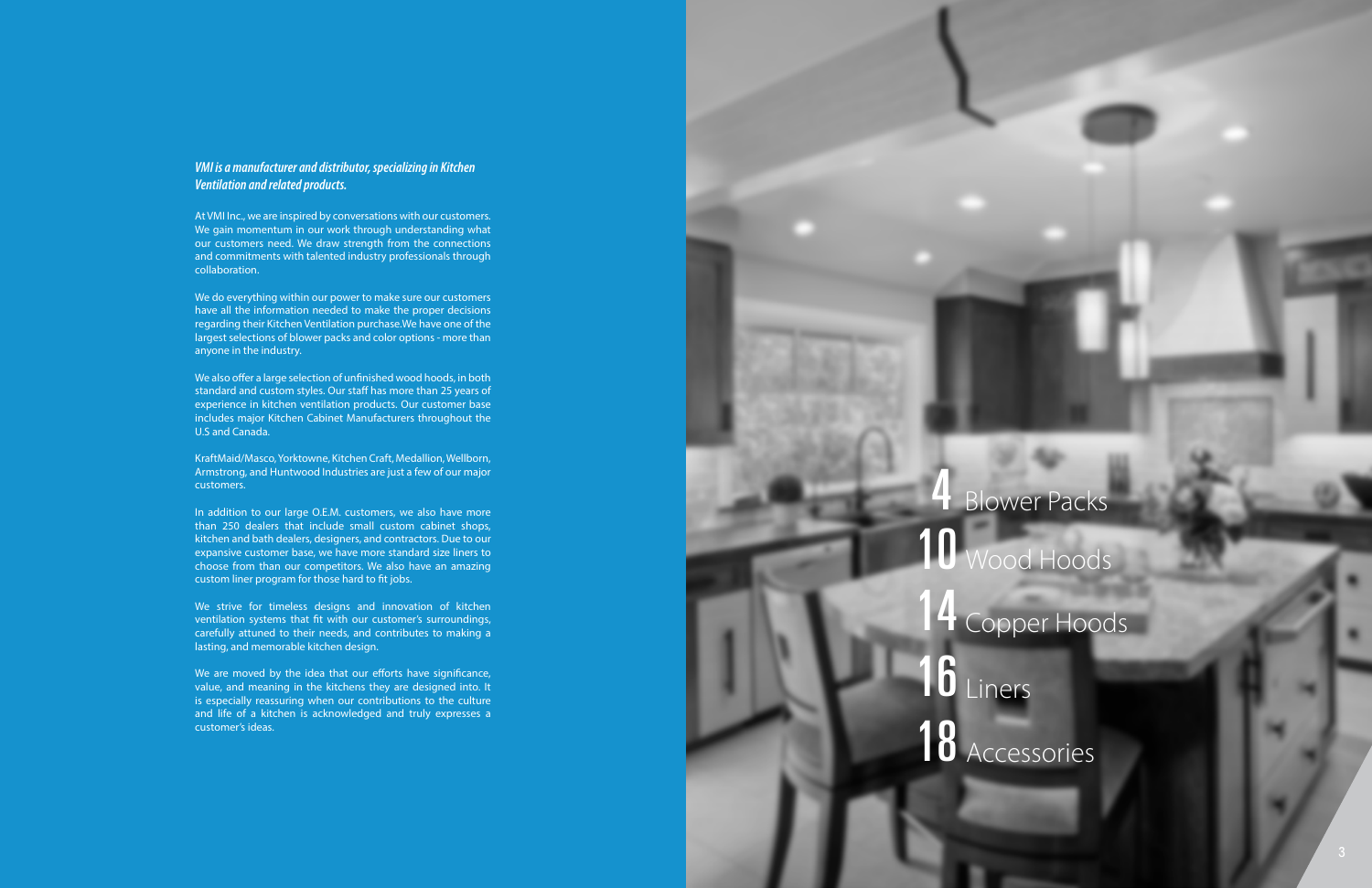## Air-Pro™ 01A Air-Pro™ 011

|                    |                                                               | w₩                 | U                    |                         |                    |                                                         | <b>WWW</b>         |
|--------------------|---------------------------------------------------------------|--------------------|----------------------|-------------------------|--------------------|---------------------------------------------------------|--------------------|
| Speed              | <b>CFM</b>                                                    | <b>Noise Level</b> | Power<br>Consumption | 1111                    | <b>Speed</b>       | <b>CFM</b>                                              | <b>Noise Level</b> |
| High               | 290 CFM                                                       | 7 Sones            | 120 Watts            |                         | High               | <b>290 CFM</b>                                          | 7 Sones            |
| Medium             | 210 CFM                                                       | 5 Sones            | 90 Watts             |                         | Medium             | 210 CFM                                                 | 5 Sones            |
| Low                | <b>150 CFM</b>                                                | 3 Sones            | 60 Watts             |                         | Low                | 150 CFM                                                 | 3 Sones            |
| <b>Colors</b>      | Silver<br>Metallic<br>Stainless<br>Steel                      | White              | Black<br>Biscuit     | <b>SAir-Pro</b>         | <b>Colors</b>      | Stainless<br>Silver<br>Metallic<br>Steel                | White              |
| <b>Weight</b>      | 18 lbs                                                        |                    |                      | ″Ø<br>113/8''<br>171/4" | <b>Weight</b>      | 18 lbs                                                  |                    |
| <b>Voltage</b>     | 60Hz - 120V                                                   |                    |                      | 95/8''                  | <b>Voltage</b>     | 60Hz - 120V                                             |                    |
| <b>Lighting</b>    | 50W MR16-GU10 Halogen Bulb                                    |                    |                      | 81/4''<br>5/8''         | <b>Lighting</b>    | Dual 50W MR16-GU10 Halo<br>Bulb                         |                    |
| <b>Controls</b>    | 3 speed mechanical push buttons<br>with off and light control |                    |                      | 195/8"<br>$13\,5/8''$   | <b>Controls</b>    | 3 speed mechanical push b<br>with off and light control |                    |
| <b>Wiring</b>      | PVC 18 AWG                                                    |                    |                      |                         | <b>Wiring</b>      | PVC 18 AWG                                              |                    |
| <b>Accessories</b> | Damper, nuts, plates, screws                                  |                    |                      |                         | <b>Accessories</b> | Damper, nuts, plates, screw                             |                    |

## 290 CFM 7 Sones 120 Watts 200 CFM 290 CFM 290 CFM 290 CFM 290 CFM 290 CFM 290 CFM 290 CFM 2010 120 Watts 200 CFM 2010 120 Watts 200 CFM 2010 120 Watts 200 CFM 2010 120 Watts 2010 120 Watts 2010 120 Watts 2010 120 Watts 201 7 Sones 7 Sones 210 CFM 5 Sones 90 Watts 3 and 210 CFM 210 CFM 210 CFM 210 CFM 210 CFM 210 CFM 210 CFM 210 CFM 210 CFM 210 CFM 5 Sones 5 90 Watts 5 Sones 5 Sones 5 Sones 5 Sones 5 Sones 5 Sones 5 Sones 5 Sones 5 Sones 5 Sones 5 Sones 5 Sones 5 Sones 5 Sones 5 Sones 5 Sones 5 Sones 5 Sones 5 Sones 5 Sones 5 Sones 5 Sones 5 Sones 5 Sones 5 Sones 5 S 150 CFM 3 Sones 60 Watts 8 and 150 CFM 150 CFM 150 CFM 150 CFM 150 CFM 150 CFM 150 CFM 150 CFM 150 CFM 150 CFM 3 Sones 60 Watts 3 Sones 8 Sones 3 Sones 8 Sones 8 Sones 8 Sones 8 Sones 8 Sones 8 Sones 8 Sones 8 Sones 8 Sones

|                    |                                                               | w <b>yy</b> a      | $\bigcirc$           |        |                   |                    |                                                         | <b>MM</b>          |
|--------------------|---------------------------------------------------------------|--------------------|----------------------|--------|-------------------|--------------------|---------------------------------------------------------|--------------------|
| <b>Speed</b>       | <b>CFM</b>                                                    | <b>Noise Level</b> | Power<br>Consumption | 1111   |                   | <b>Speed</b>       | <b>CFM</b>                                              | <b>Noise Level</b> |
| High               | 390 CFM                                                       | 7 Sones            | 120 Watts            |        |                   | High               | 390 CFM                                                 | 7 Sones            |
| Medium             | 290 CFM                                                       | 5 Sones            | 90 Watts             |        |                   | Medium             | 290 CFM                                                 | 5 Sones            |
| Low                | <b>180 CFM</b>                                                | 3 Sones            | 60 Watts             |        |                   | tvvvvLow           | 180 CFM                                                 | 3 Sones            |
| <b>Colors</b>      | Stainless<br>Silver<br>Metallic<br>Steel                      | White              | Biscuit<br>Black     |        | <b>S</b> Air-Pro  | <b>Colors</b>      | Stainless<br>Silver<br>Metallic<br>Steel                | White              |
| <b>Weight</b>      | 18 lbs                                                        |                    |                      | 7″ Ø   | 113/8"<br>171/4'' | <b>Weight</b>      | 18 lbs                                                  |                    |
| <b>Voltage</b>     | 60Hz - 120V                                                   |                    |                      | 95/8'' |                   | <b>Voltage</b>     | 60Hz - 120V                                             |                    |
| <b>Lighting</b>    | 50W MR16-GU10 Halogen Bulb                                    |                    |                      | 81/4"  | 5/8''             | <b>Lighting</b>    | Dual 50W MR16-GU10 Halo<br>Bulb                         |                    |
| <b>Controls</b>    | 3 speed mechanical push buttons<br>with off and light control |                    |                      |        | 195/8"<br>13 5/8" | <b>Controls</b>    | 3 speed mechanical push b<br>with off and light control |                    |
| <b>Wiring</b>      | PVC 18 AWG                                                    |                    |                      |        |                   | <b>Wiring</b>      | PVC 18 AWG                                              |                    |
| <b>Accessories</b> | Damper, nuts, plates, screws                                  |                    |                      |        |                   | <b>Accessories</b> | Damper, nuts, plates, screw                             |                    |





| oise Level            | $\bigcirc$<br>Power<br>Consumption | 11111<br><b>CED</b>      | 67<br>Speed        | $\frac{1}{\sqrt{2}}$<br><b>CFM</b>       | <b>Noise Level</b>              | U)<br>Power<br>Consumption | $+1117$        |       |
|-----------------------|------------------------------------|--------------------------|--------------------|------------------------------------------|---------------------------------|----------------------------|----------------|-------|
| 7 Sones               | 120 Watts                          |                          | High               | 290 CFM                                  | 7 Sones                         | 120 Watts                  | $\circledcirc$ |       |
| 5 Sones               | 90 Watts                           |                          | Medium             | 210 CFM                                  | 5 Sones                         | 90 Watts                   |                |       |
| 3 Sones               | 60 Watts                           |                          | Low                | <b>150 CFM</b>                           | 3 Sones                         | 60 Watts                   |                |       |
| White                 | Black<br>Biscuit                   | <b>Sair-Pro</b>          | <b>Colors</b>      | Stainless<br>Steel<br>Silver<br>Metallic | White                           | Biscuit<br>Black           |                |       |
|                       |                                    | 7″Ø<br>113/8''<br>171/4" | Weight             | 18 lbs                                   |                                 |                            | 7″Ø            |       |
|                       |                                    | 95/8''                   | <b>Voltage</b>     | 60Hz - 120V                              |                                 |                            | 95/8''         |       |
| alogen Bulb           |                                    | 81/4"<br>5/8''           | <b>Lighting</b>    | Bulb                                     | Dual 50W MR16-GU10 Halogen      |                            |                | 81/4" |
| push buttons<br>ntrol |                                    | 195/8''<br>$13\,5/8''$   | <b>Controls</b>    | with off and light control               | 3 speed mechanical push buttons |                            |                |       |
|                       |                                    |                          | <b>Wiring</b>      | PVC 18 AWG                               |                                 |                            |                |       |
| s, screws             |                                    |                          | <b>Accessories</b> | Damper, nuts, plates, screws             |                                 |                            |                |       |
|                       |                                    |                          |                    |                                          |                                 |                            |                |       |

| $\frac{1}{\sqrt{2}}$<br><b>CFM</b>                            | <b>WW</b><br><b>Noise Level</b> | $\left  \mathbf{U}\right $<br>Power<br>Consumption | 11111<br>$\circledcirc$               | 134<br>Speed       | $\frac{O}{\delta}$<br><b>CFM</b>                              | <b>Noise Level</b> | $\boldsymbol{\mathsf{C}}$<br>Power<br>Consumption | $\circ$<br>$+1117$                         |
|---------------------------------------------------------------|---------------------------------|----------------------------------------------------|---------------------------------------|--------------------|---------------------------------------------------------------|--------------------|---------------------------------------------------|--------------------------------------------|
| 390 CFM                                                       | 7 Sones                         | 120 Watts                                          | المنا                                 | High               | 390 CFM                                                       | 7 Sones            | 120 Watts                                         | ⊜                                          |
| 290 CFM                                                       | 5 Sones                         | 90 Watts                                           |                                       | Medium             | 290 CFM                                                       | 5 Sones            | 90 Watts                                          |                                            |
| <b>180 CFM</b>                                                | 3 Sones                         | 60 Watts                                           |                                       | tvvvvLow           | <b>180 CFM</b>                                                | 3 Sones            | 60 Watts                                          |                                            |
| itainless<br>Silver<br>Metallic<br>Steel                      | White                           | Black<br>Biscuit                                   | <b>Sair-Pro</b>                       | <b>Colors</b>      | Stainless<br>Steel<br>Silver<br>Metallic                      | White              | Black<br>Biscuit                                  |                                            |
| 18 lbs                                                        |                                 |                                                    | 113/8"<br>$171/4''$ $\longrightarrow$ | <b>Weight</b>      | 18 lbs                                                        |                    |                                                   | 1''0<br>171/4''                            |
| 60Hz - 120V                                                   |                                 |                                                    | 95/8''                                | <b>Voltage</b>     | 60Hz - 120V                                                   |                    |                                                   | 95/8''                                     |
| 50W MR16-GU10 Halogen Bulb                                    |                                 |                                                    | 81/4"<br>5/8''                        | <b>Lighting</b>    | Dual 50W MR16-GU10 Halogen<br>Bulb                            |                    |                                                   | 81/4"<br><b>Contract Contract Contract</b> |
| 3 speed mechanical push buttons<br>with off and light control |                                 |                                                    | 195/8"<br>$13\,5/8''$                 | <b>Controls</b>    | 3 speed mechanical push buttons<br>with off and light control |                    |                                                   | $13\,5\sqrt{8''}$                          |
| PVC 18 AWG                                                    |                                 |                                                    |                                       | <b>Wiring</b>      | PVC 18 AWG                                                    |                    |                                                   |                                            |
| Damper, nuts, plates, screws                                  |                                 |                                                    |                                       | <b>Accessories</b> | Damper, nuts, plates, screws                                  |                    |                                                   |                                            |







![](_page_2_Figure_17.jpeg)

![](_page_2_Picture_18.jpeg)

**S**Air-Pro

![](_page_2_Figure_20.jpeg)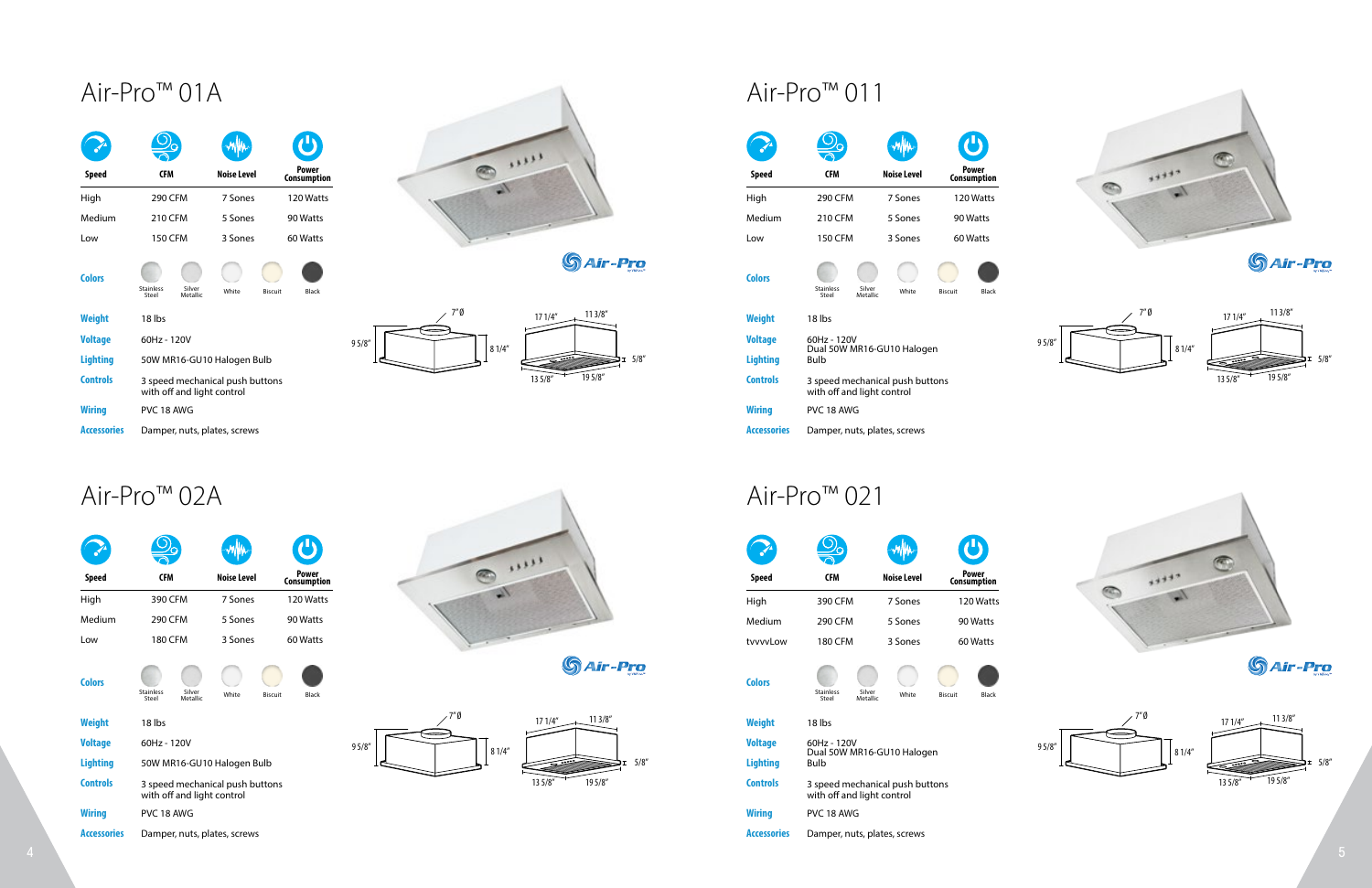| ۳<br>Power<br><b>Consumption</b> |
|----------------------------------|
| 90 Watts                         |
| 65 Watts                         |
|                                  |

| <b>Colors</b> |                    |       |         |       |
|---------------|--------------------|-------|---------|-------|
|               | Silver<br>Metallic | White | Biscuit | Black |

| <b>Weight</b>   | $11$ lbs                                                         |
|-----------------|------------------------------------------------------------------|
| <b>Voltage</b>  | $60Hz - 120V$                                                    |
| <b>Lighting</b> | 50W MR16-GU10 Halogen Bulb                                       |
| Controls        | 2 speed mechanical rocker switches<br>with separate light switch |
| <b>Wiring</b>   | PVC 18 AWG                                                       |
| Accessories     | Damper, nuts, plates, screws                                     |

![](_page_3_Picture_11.jpeg)

**Sair-Pro** 

![](_page_3_Figure_4.jpeg)

![](_page_3_Figure_13.jpeg)

## Air-Pro™ 03A

Air-Pro™ 04

|                    |                                                               |                    | Ü                    |                 |                        |                    |                             |
|--------------------|---------------------------------------------------------------|--------------------|----------------------|-----------------|------------------------|--------------------|-----------------------------|
| <b>Speed</b>       | <b>CFM</b>                                                    | <b>Noise Level</b> | Power<br>Consumption |                 |                        | <b>Speed</b>       | <b>CFM</b>                  |
| High               | 390 CFM                                                       | 7 Sones            | 120 Watts            |                 |                        | High               | 660 CFM                     |
| Medium             | 290 CFM                                                       | 5 Sones            | 90 Watts             |                 |                        | Medium             | 320 CFM                     |
| Low                | 180 CFM                                                       | 3 Sones            | 60 Watts             |                 |                        | Low                | 240 CFM                     |
| <b>Colors</b>      | Stainless<br>Steel<br>Silver<br>Metallic                      | White              | Biscuit<br>Black     |                 | <b>S</b> Air-Pro       | <b>Colors</b>      | Stainless<br>Steel          |
| <b>Weight</b>      | 18 lbs                                                        |                    |                      | 7″Ø             | 97/8''<br>211/8"       | <b>Weight</b>      | 25 lbs                      |
| <b>Voltage</b>     | 60Hz - 120V                                                   |                    |                      | 93/4''<br>83/8" |                        | <b>Voltage</b>     | 60Hz - 120V                 |
| <b>Lighting</b>    | 50W MR16-GU10 Halogen Bulb                                    |                    |                      |                 | 5/8''<br>$\Rightarrow$ | <b>Lighting</b>    | Dual 50W M                  |
| <b>Controls</b>    | 3 speed mechanical push buttons<br>with off and light control |                    |                      |                 | 23 1/2"<br>105/8''     | <b>Controls</b>    | 3 speed med<br>with off and |
| <b>Wiring</b>      | PVC 18 AWG                                                    |                    |                      |                 |                        | <b>Wiring</b>      | PVC 18 AWG                  |
| <b>Accessories</b> | Damper, nuts, plates, screws                                  |                    |                      |                 |                        | <b>Accessories</b> | Damper, nut                 |

![](_page_3_Picture_2.jpeg)

The 06E does not have a motor, and requires an in-line or external blower to complete the package.

Please see inline or external motor specifications.

| Colors             | <b>Stainless</b><br>Steel       |
|--------------------|---------------------------------|
| Weight             | $15$ lbs                        |
| <b>Voltage</b>     | $60Hz - 120V$                   |
| <b>Lighting</b>    | Dual 50W MR16-GU10 Halogen Bulb |
| <b>Controls</b>    | Electronic dimmer for lights    |
| <b>Wiring</b>      | PVC 18 AWG                      |
| <b>Accessories</b> | Damper, nuts, plates, screws    |

![](_page_3_Picture_20.jpeg)

![](_page_3_Picture_21.jpeg)

**Speed**

![](_page_3_Figure_15.jpeg)

|                                                               | w₩                 | $\mathbf{\Theta}$    | $\mathcal{A}$                                              | $\mathcal{L}$                   |                            | WILLIAM                         |                      |
|---------------------------------------------------------------|--------------------|----------------------|------------------------------------------------------------|---------------------------------|----------------------------|---------------------------------|----------------------|
| <b>CFM</b>                                                    | <b>Noise Level</b> | Power<br>Consumption |                                                            | <b>Speed</b>                    | <b>CFM</b>                 | <b>Noise Level</b>              | Power<br>Consumption |
| 390 CFM                                                       | 7 Sones            | 120 Watts            |                                                            | High                            | 660 CFM                    | 7.5 Sones                       | 240 Watts            |
| 290 CFM                                                       | 5 Sones            | 90 Watts             |                                                            | Medium                          | 320 CFM                    | 4.0 Sones                       | 144 Watts            |
| <b>180 CFM</b>                                                | 3 Sones            | 60 Watts             |                                                            | Low                             | 240 CFM                    | 3.0 Sones                       | 134 Watts            |
| Silver<br>Metallic<br>itainless<br>Steel                      | White              | Biscuit<br>Black     | <b>S</b> Air-Pro                                           | <b>Colors</b>                   | Stainless<br>Steel         |                                 |                      |
| 18 lbs<br>60Hz - 120V                                         |                    |                      | 97/8''<br>$7^{\prime\prime}\emptyset$<br>211/8''<br>93/4'' | <b>Weight</b><br><b>Voltage</b> | 25 lbs<br>60Hz - 120V      |                                 |                      |
| 50W MR16-GU10 Halogen Bulb                                    |                    |                      | 83/8''<br>5/8''<br>$\overline{\phantom{0}}$                | <b>Lighting</b>                 |                            | Dual 50W MR16-GU10 Halogen Bulb |                      |
| 3 speed mechanical push buttons<br>with off and light control |                    |                      | 23 1/2"<br>$10\,5/8''$                                     | <b>Controls</b>                 | with off and light control | 3 speed mechanical push buttons |                      |
| PVC 18 AWG                                                    |                    |                      |                                                            | <b>Wiring</b>                   | PVC 18 AWG                 |                                 |                      |
| Damper, nuts, plates, screws                                  |                    |                      |                                                            | <b>Accessories</b>              |                            | Damper, nuts, plates, screws    |                      |
|                                                               |                    |                      |                                                            |                                 |                            |                                 |                      |

![](_page_3_Figure_22.jpeg)

![](_page_3_Picture_23.jpeg)

**SAir-Pro** 

![](_page_3_Figure_25.jpeg)

## Air-Pro™ 06WP

![](_page_3_Figure_14.jpeg)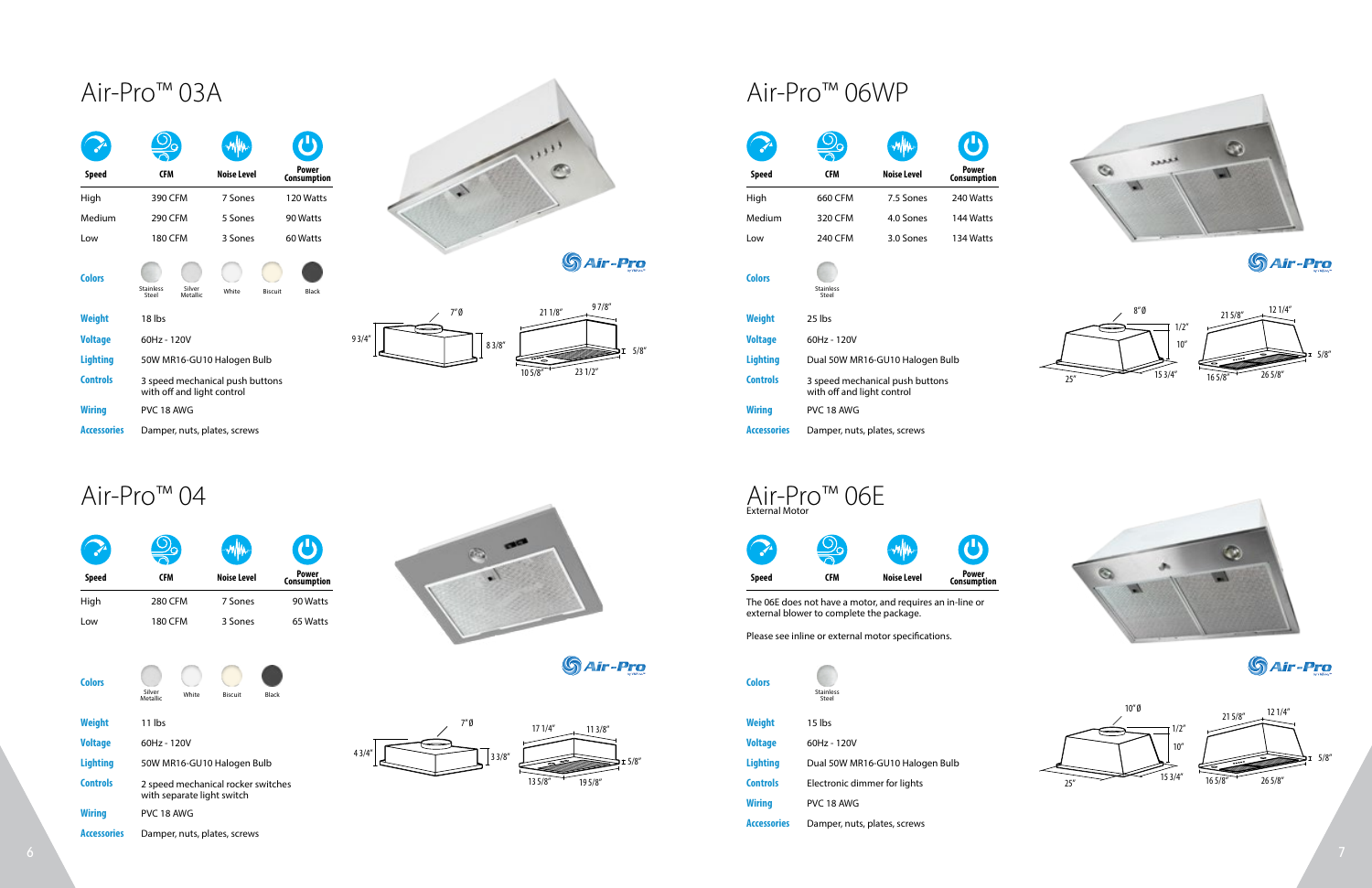![](_page_4_Picture_2.jpeg)

**Sair-Pro** 

# Air-Pro™ 07WP

|                    | <b>Speed</b>                   | CFM              | Noise Level                                                          | Power<br>Consumption |  |  |  |  |
|--------------------|--------------------------------|------------------|----------------------------------------------------------------------|----------------------|--|--|--|--|
|                    | High                           | 980 CFM          | 8.0 Sones                                                            | 480 Watts            |  |  |  |  |
| <b>Dual Motors</b> | Medium                         | 820 CFM          | 7.0 Sones                                                            | 288 Watts            |  |  |  |  |
|                    | Low                            | 650 CFM          | 5.5 Sones                                                            | 268 Watts            |  |  |  |  |
|                    | High                           | 500 CFM          | 5.0 Sones                                                            | 230 Watts            |  |  |  |  |
| Single Motor       | Medium                         | 420 CFM          | 3.5 Sones                                                            | 140 Watts            |  |  |  |  |
|                    | Low                            | 330 CFM          | 2.0 Sones                                                            | 115 Watts            |  |  |  |  |
| <b>Colors</b>      |                                | <b>Stainless</b> | <b>Weight</b>                                                        | 25 lbs               |  |  |  |  |
|                    |                                | Steel            | <b>Voltage</b>                                                       | 60Hz - 120V          |  |  |  |  |
|                    | <b>Lighting</b>                |                  | Dual 50W MR16-GU10 Halogen Bulb                                      |                      |  |  |  |  |
|                    | <b>Controls</b>                |                  | Dual 3 speed mechanical push buttons<br>with electronic light dimmer |                      |  |  |  |  |
| <b>Wiring</b>      |                                | PVC 18 AWG       |                                                                      |                      |  |  |  |  |
|                    | <b>Accessories</b>             |                  | Damper, nuts, plates, screws                                         |                      |  |  |  |  |
|                    | Air Pro™<br><b>Dual Motors</b> |                  | 08WP                                                                 |                      |  |  |  |  |
|                    | <b>Speed</b>                   | CFM              | <b>Noise Level</b>                                                   | Power<br>Consumption |  |  |  |  |
|                    | High                           | 1320 CFM         | 8.0 Sones                                                            | 480 Watt:            |  |  |  |  |
|                    | Medium                         | 640 CFM          | 7.0 Sones                                                            | 288 Watt:            |  |  |  |  |
| ē                  | Low                            | 480 CFM          | 5.5 Sones                                                            | 268 Watt:            |  |  |  |  |
|                    | High                           | 660 CFM          | 7.5 Sones                                                            | 230 Watt:            |  |  |  |  |
| Single Motor       | Medium                         | 320 CFM          | 4.0 Sones                                                            | 149 Watt:            |  |  |  |  |
|                    | Low                            | 240 CFM          | 3.0 Sones                                                            | 115 Watt:            |  |  |  |  |
| <b>Colors</b>      |                                |                  | <b>Weight</b>                                                        | 40 lbs               |  |  |  |  |

| <b>Speed</b>                            | <b>CFM</b> | <b>Noise Level</b> | <b>Power</b><br><b>Consumption</b> |  |  |  |  |
|-----------------------------------------|------------|--------------------|------------------------------------|--|--|--|--|
|                                         |            |                    | H)                                 |  |  |  |  |
| Air Pro <sup>TM</sup><br>External Motor |            |                    |                                    |  |  |  |  |

|                    | <b>Speed</b>       | <b>CFM</b>                   |                                                                      | <b>Noise Level</b> |                       | Power<br>Consumption |  |  |
|--------------------|--------------------|------------------------------|----------------------------------------------------------------------|--------------------|-----------------------|----------------------|--|--|
|                    | High               | 1320 CFM                     |                                                                      | 8.0 Sones          |                       | 480 Watts            |  |  |
| <b>Dual Motors</b> | Medium             | 640 CFM                      |                                                                      | 7.0 Sones          |                       | 288 Watts            |  |  |
|                    | Low                | 480 CFM                      |                                                                      | 5.5 Sones          |                       | 268 Watts            |  |  |
|                    | High               | 660 CFM                      |                                                                      | 7.5 Sones          |                       | 230 Watts            |  |  |
| Single Motor       | Medium             | 320 CFM                      |                                                                      | 4.0 Sones          |                       | 149 Watts            |  |  |
|                    | Low                | 240 CFM                      |                                                                      | 3.0 Sones          |                       | 115 Watts            |  |  |
| <b>Colors</b>      |                    | <b>Stainless</b><br>Steel    | Weight<br><b>Voltage</b>                                             |                    | 40 lbs<br>60Hz - 120V |                      |  |  |
|                    | <b>Lighting</b>    |                              |                                                                      |                    |                       |                      |  |  |
|                    |                    |                              | Triple 50W MR16-GU10 Halogen Bulb                                    |                    |                       |                      |  |  |
| <b>Controls</b>    |                    |                              | Dual 3 speed mechanical push buttons<br>with electronic light dimmer |                    |                       |                      |  |  |
|                    | <b>Wiring</b>      | PVC 18 AWG                   |                                                                      |                    |                       |                      |  |  |
|                    | <b>Accessories</b> | Damper, nuts, plates, screws |                                                                      |                    |                       |                      |  |  |

| Colors             | <b>Stainless</b><br>Steel         |
|--------------------|-----------------------------------|
| Weight             | $20$ lbs                          |
| <b>Voltage</b>     | $60Hz - 120V$                     |
| Lighting           | Triple 50W MR16-GU10 Halogen Bulb |
| <b>Controls</b>    | Electronic dimmer for lights      |
| Wiring             | PVC 18 AWG                        |
| <b>Accessories</b> | Damper, nuts, plates, screws      |

# Air Pro™ 08WP

![](_page_4_Picture_11.jpeg)

Shown with optional baffle filters

![](_page_4_Figure_4.jpeg)

![](_page_4_Figure_12.jpeg)

![](_page_4_Picture_14.jpeg)

**Sair-Pro** 

![](_page_4_Figure_17.jpeg)

The 08E does not have a motor, and requires an in-line or remote blower to complete the package.

Please see inline or external motor specifications.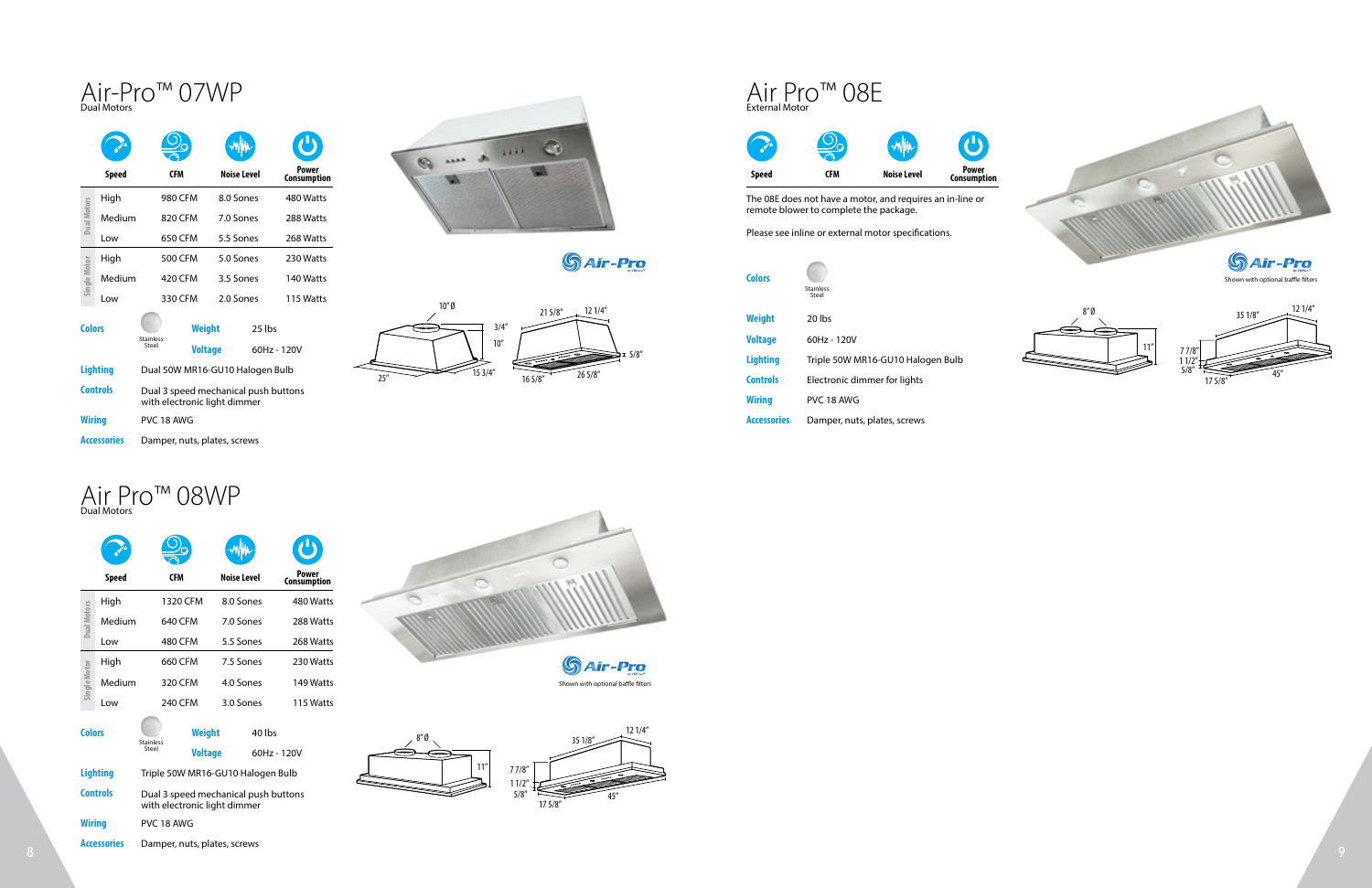**Colors**

**Sizes**

**Sizes**

#### **Sizes**

**Mounting Styles**

**Sizes**

**Optional Parts**

**Optional Parts**

#### **Optional**

**Optional Parts**

# FDWHDC

![](_page_5_Picture_36.jpeg)

**Mounting Styles** liners, Wall & Island

\*Custom Sizing Available

#### Decorative Hood Keystone Keystone Empe Decorative Hood **Keystone** Keystone **Emperor**

![](_page_5_Picture_11.jpeg)

**Mounting Styles** liners, Wall & Island

**Mounting Styles** Wall & Island

\*Custom Sizing Available

> Liner size is one size smaller than the hood.

![](_page_5_Picture_55.jpeg)

![](_page_5_Figure_57.jpeg)

\*Custom Sizing Available

|                        | liners       |
|------------------------|--------------|
| <b>Mounting Styles</b> |              |
| Wall                   |              |
|                        |              |
|                        |              |
|                        |              |
|                        |              |
|                        |              |
|                        |              |
| <b>Colors</b>          | <b>Sizes</b> |
|                        | 30", 36",    |
|                        | 42", 48"     |

![](_page_5_Picture_39.jpeg)

\*Custom Sizing Available

| Colors        |                 | <b>Sizes</b>                |
|---------------|-----------------|-----------------------------|
|               |                 | 30", 36",<br>42", 48"       |
| Red Oak       | Maple           | *Custom Sizing<br>Available |
|               |                 | <b>Optional</b>             |
| Cherry        | Hickory         | <b>Parts</b>                |
|               | Mounting Styles | Standard<br>liners,         |
| Wall & Island |                 | island liners               |

\*Custom Sizing Available

**Parts** Standard liners, island liners

![](_page_5_Figure_13.jpeg)

\*Custom Sizing Available 42", 48"

![](_page_5_Figure_20.jpeg)

30", 36"

\*Custom Sizing Available 30", 36", 42", 48"

![](_page_5_Figure_37.jpeg)

**Optional Parts** Standard liners, island liners

![](_page_5_Figure_23.jpeg)

| <b>Colors</b>  |         |
|----------------|---------|
|                |         |
| <b>Red Oak</b> | Maple   |
|                |         |
| Cherry         | Hickory |

#### **Colors Sizes Mounting Styles Optional Parts** \*Custom Sizing Available 30", 36" Wall T-shaped liners Red Oak Cherry Maple Hickory

# Standard Valance Arched Corbel Victorian<br>
FORLEY With Spindle Rails and Battens<br>
FDWHAC FORD FORMAC

![](_page_5_Picture_7.jpeg)

![](_page_5_Picture_8.jpeg)

![](_page_5_Figure_9.jpeg)

![](_page_5_Figure_18.jpeg)

**Optional Parts** Standard island liners

![](_page_5_Figure_15.jpeg)

30", 36",

**Optional Parts** Standard island liners

![](_page_5_Picture_44.jpeg)

![](_page_5_Figure_46.jpeg)

![](_page_5_Figure_21.jpeg)

Wall & Island

#### FVALCA Classic Valance

30", 36", 42", 48"

![](_page_5_Figure_2.jpeg)

## FDWHAC Arched Corbel

#### FVAL Plain Valance

![](_page_5_Figure_4.jpeg)

T-shaped liners

#### FDWHAP Arched Raised Panel

![](_page_5_Picture_29.jpeg)

## FDWHRP02 Double Panel

![](_page_5_Picture_17.jpeg)

T-shaped

## FDWHRP01 Upper Raised Panel

Standard

island liners

Red Oak

Cherry

Cherry

Maple

Hickory

Hickory

![](_page_5_Picture_0.jpeg)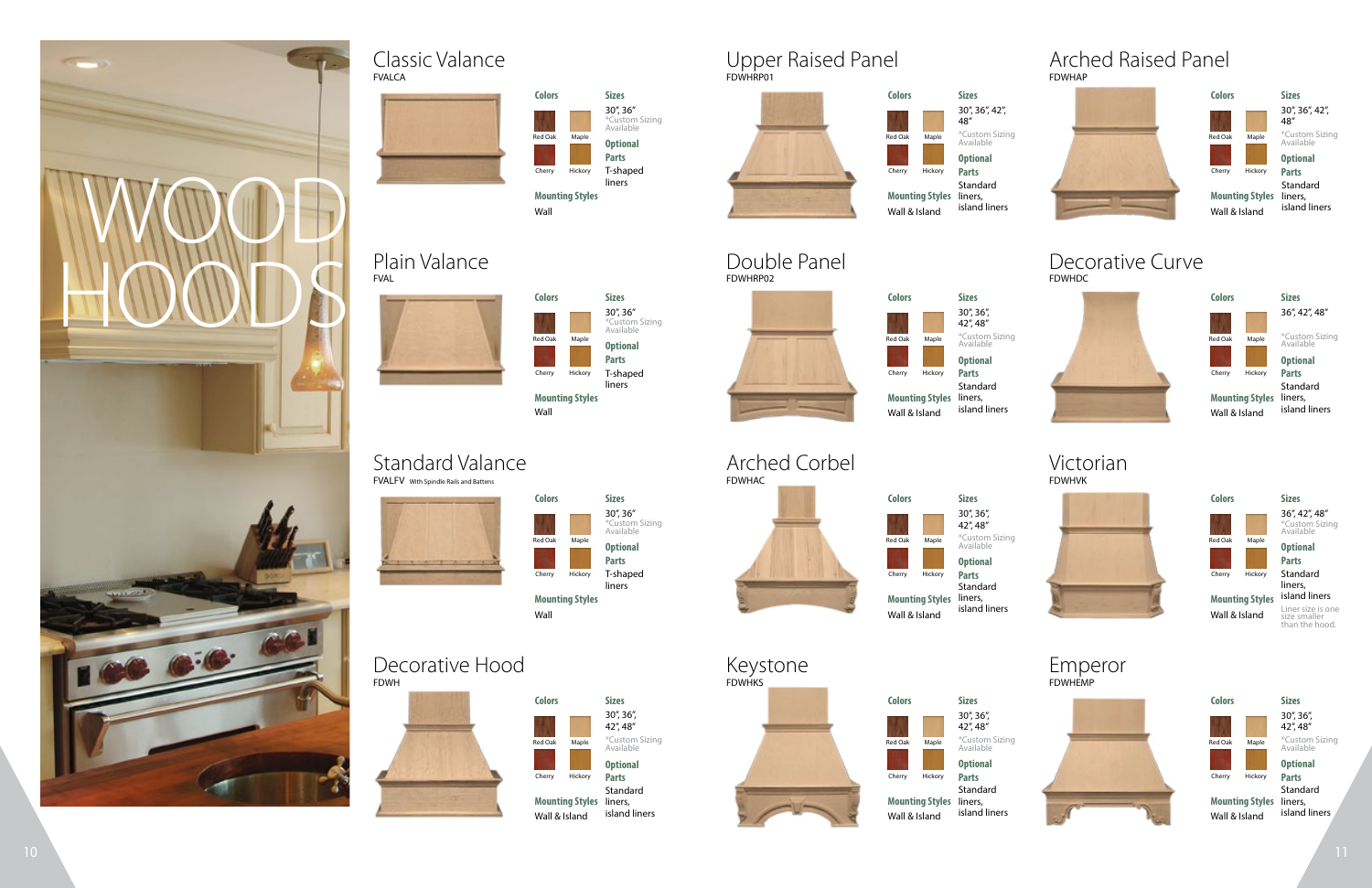![](_page_6_Picture_21.jpeg)

![](_page_6_Figure_18.jpeg)

![](_page_6_Figure_1.jpeg)

FDWHDMT03

\*Available in 30 or 42" height

![](_page_6_Figure_2.jpeg)

**Colors Sizes Mounting Styles Optional Parts** \*Custom Sizing Available Wall Standard liners, pullout spice rack, corbels Red Oak Cherry Maple Hickory

![](_page_6_Figure_10.jpeg)

![](_page_6_Figure_16.jpeg)

![](_page_6_Figure_13.jpeg)

![](_page_6_Figure_19.jpeg)

#### **Colors Sizes Mounting Styles Optional Parts** \*Custom Sizing Available 66", 72", 84" 36", 42", 48", 54", 60", 66", 72" Wall Standard liners Red Oak Cherry Maple Hickory

## FDWHKBMT Keystone Bead Board Mantle

![](_page_6_Figure_9.jpeg)

## FDWHDMT Detachable Front

![](_page_6_Picture_15.jpeg)

## FDWHMT01 Mantle with Corbels

#### FDWHMT02 Decorative Mantle

## FDWHKMT Keystone Mantle with Corbels

![](_page_6_Figure_6.jpeg)

Bead Board

Full Mantle

![](_page_6_Figure_4.jpeg)

#### FBBHVK Bead Board Victorian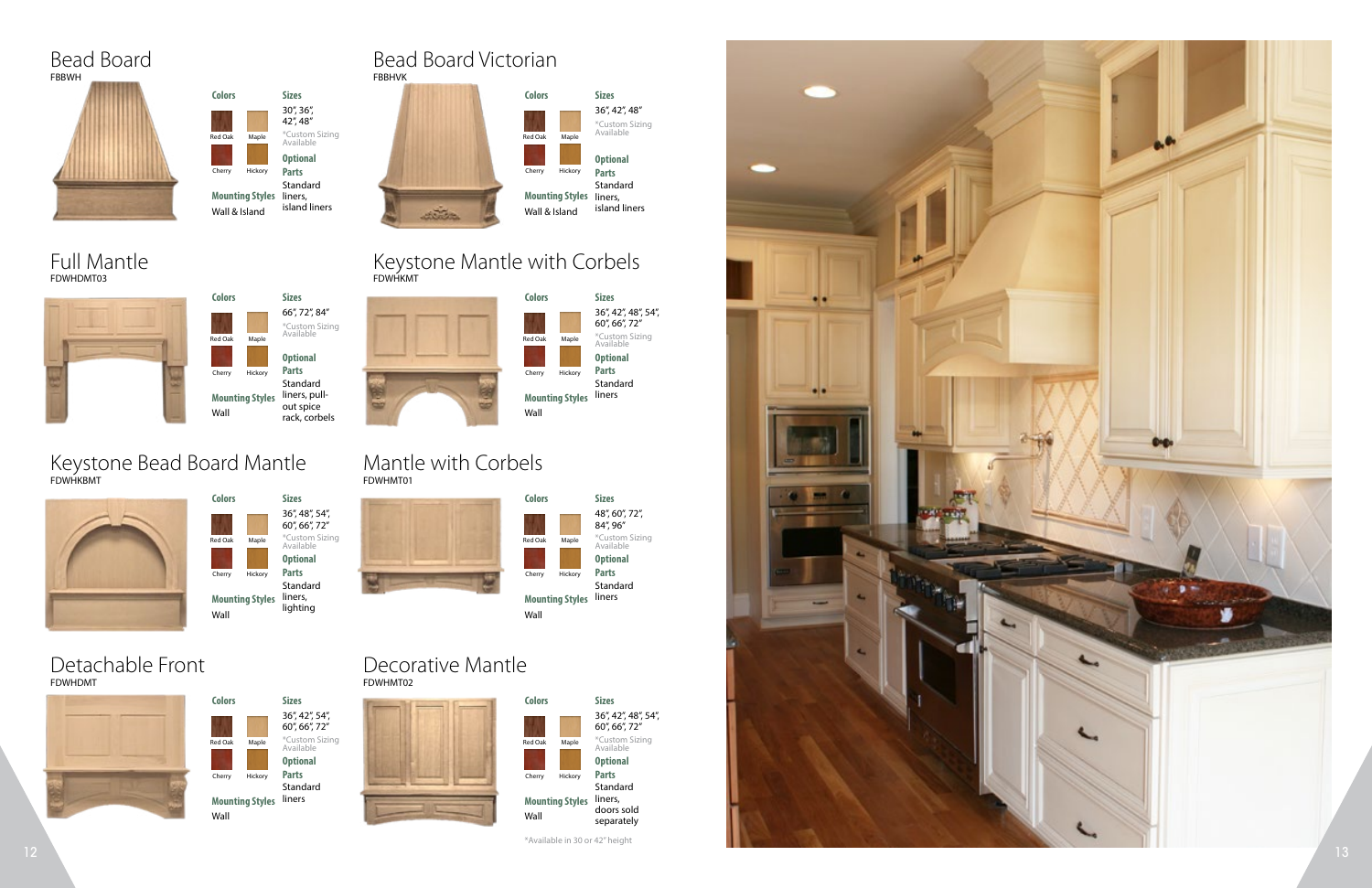|                          | Part No.     | <b>Blower Model</b>                | <b>Colors</b>                                    | <b>Size</b> | A2                 | B2                 | C <sub>2</sub>     | <b>Cutout Area</b>                           |                          | Part No.        | <b>Blower Model</b>                           | <b>Colors</b>                  | <b>Size</b>         | A2                          | <b>B2</b>                           | C <sub>2</sub>     | <b>Cutout Area</b>                              |
|--------------------------|--------------|------------------------------------|--------------------------------------------------|-------------|--------------------|--------------------|--------------------|----------------------------------------------|--------------------------|-----------------|-----------------------------------------------|--------------------------------|---------------------|-----------------------------|-------------------------------------|--------------------|-------------------------------------------------|
|                          | 9009         | 03A                                | BIS, WH, BK, SM                                  | 30''        | 287/16"            | 18 3/16"           |                    | 21 7/16" x 10 1/4"                           |                          | 9188            | 08WP, 08E                                     | <b>Stainless Steel</b>         | $54''$              | 521/2"                      | 181/4"                              | $4^{\prime\prime}$ | 43 3/16" x 16 7/8"                              |
|                          | 9017         | 03A                                | BIS, WH, BK, SM                                  | 36''        | 347/16"            | 18 3/16"           | $4^{\prime\prime}$ | 21 7/16" x 10 1/4"                           |                          | 9189            | 08WP, 08E                                     | <b>Stainless Steel</b>         | 60''                | 58 1/2"                     | 18 1/4"                             | 4''                | 43 3/16" x 16 7/8"                              |
|                          | 9106         | 011, 01A, 021, 02A, 04             | BIS, WH, BK, SM & SUS                            | 30''        | 287/16"            | 183/16"            |                    | 17 1/2" x 11 13/16"                          |                          | 9190            | 08WP, 08E                                     | <b>Stainless Steel</b>         | 48''                | 46 1/2"                     | 211/4"                              | 4''                | 43 3/16" x 16 7/8"                              |
|                          | 9107         | 011, 01A, 021, 02A, 04             | BIS, WH, BK, SM & SUS                            | 36''        | 347/16"            | 183/16"            |                    | 17 1/2" x 11 13/16"                          |                          | 9191            | 08WP, 08E                                     | <b>Stainless Steel</b>         | 54"                 | 52 1/2"                     | 211/4"                              | 4''                | 43 3/16" x 16 7/8"                              |
|                          | 9130         | 011, 01A, 021, 02A, 04             | Stainless Steel                                  | 30''        | 28 7/16"           | 175/16"            |                    | 17 1/2" x 11 13/16"                          |                          | 9192            | 08WP, 08E                                     | <b>Stainless Steel</b>         | 60''                | 58 1/2"                     | 211/4"                              | 4''                | 43 3/16" x 16 7/8"                              |
|                          | 9131         | 011, 01A, 021, 02A, 04             | <b>Stainless Steel</b>                           | 36''        | 347/16"            | 175/16"            |                    | 17 1/2" x 11 13/16"                          |                          |                 |                                               |                                |                     |                             |                                     |                    |                                                 |
|                          | 9134         | 011, 01A, 021, 02A, 04             | BIS, WH, BK, SM & SUS                            | 30''        | 28 1/2"            | 183/16"            |                    | 17 1/2" x 11 13/16"                          |                          |                 |                                               |                                |                     |                             |                                     |                    |                                                 |
| *Custom Sizing Available | 9135         | 011, 01A, 021, 02A, 04             | BIS, WH, BK, SM & SUS                            | 36''        | 34 1/2"            | 183/16"            | 4″                 | 17 1/2" x 11 13/16"                          | Island Liner             |                 |                                               |                                |                     |                             |                                     |                    |                                                 |
|                          | 9136         | 011, 01A, 021, 02A, 04             | BIS, WH, BK, SM & SUS                            | 30''        | 28 7/16"           | 19 1/2″            |                    | 17 1/2" x 11 13/16"                          |                          | <b>Part No.</b> | <b>Blower Model</b>                           | <b>Colors</b>                  | <b>Size</b>         | A2                          | <b>B2</b>                           | C <sub>2</sub>     | <b>Cutout Area</b>                              |
|                          | 9137         | 011, 01A, 021, 02A, 04             | BIS, WH, BK, SM & SUS                            | 36''        | 347/16"            | 191/2"             |                    | 17 1/2" x 11 13/16"                          |                          | 9013            | 03A                                           | <b>Biscuit</b>                 | 30''                | 287/16"                     | 24 3/8"                             | - 4″               | 21 7/16" x 10 1/4"                              |
|                          | 9138         | 011, 01A, 021, 02A, 04             | BIS, WH, BK, SM & SUS                            | 42''        | 407/16"            | 19 1/2"            |                    | 17 1/2" x 11 13/16"                          |                          | 9021            | 03A                                           | <b>Biscuit</b>                 | 36''                | 347/16"                     | 243/8''                             | $4^{\prime\prime}$ | 217/16" x 10 1/4"                               |
|                          | 9139         | 011, 01A, 021, 02A, 04             | BIS, WH, BK, SM & SUS                            | 30''        | 287/16"            | 221/2"             |                    | 17 1/2" x 11 13/16"                          |                          | 9050            | 011, 01A, 021, 02A, 04                        | <b>Stainless Steel</b>         | 30''                | 287/16"                     | 24 3/8"                             | - 4″               | 17 1/2" x 11 13/16"                             |
|                          | 9140         | 011, 01A, 021, 02A, 04             | BIS, WH, BK, SM & SUS                            | 36''        | 347/16"            | 221/2"             |                    | 17 1/2" x 11 13/16"                          |                          | 9166            | 011, 01A, 021, 02A, 04                        | <b>Silver Metallic</b>         | 36''                | 347/16"                     | 243/8''                             | $4^{\prime\prime}$ | 17 1/2" x 11 13/16"                             |
|                          | 9141         | 011, 01A, 021, 02A, 04             | BIS, WH, BK, SM & SUS                            | 42''        | 40 7/16"           | 221/2"             |                    | 17 1/2" x 11 13/16"                          |                          | 9035            | 06WP, 06E, 07WP                               | <b>Stainless Steel</b>         | 30''                | 28 1/2"                     | 287/16"                             | 4''                | 25 3/16" x 15 15/16"                            |
|                          | 9142         | 011, 01A, 021, 02A, 04             | BIS, WH, BK, SM & SUS                            | 48"         | 46 7/16"           | 221/2"             |                    | 17 1/2" x 11 13/16"                          | *Custom Sizing Available | 9036            | 06WP, 06E, 07WP                               | <b>Stainless Steel</b>         | 36''                | 341/2"                      | 28 7/16"                            | 4''                | 25 3/16" x 15 15/16"                            |
|                          | 9143         | 011, 01A, 021, 02A, 04             | BIS, WH, BK, SM & SUS                            | 54''        | 527/16"            | 221/2"             |                    | 17 1/2" x 11 13/16"                          |                          | 9037            | 06WP, 06E, 07WP                               | <b>Stainless Steel</b>         | 42''                | 40 1/2"                     | 28 7/16"                            | - 4″               | 25 3/16" x 15 15/16"                            |
|                          | 9156         | 011, 01A, 021, 02A, 04             | Silver Metallic                                  | 26''        | 25 15/16"          | 17 15/16"          |                    | 17 1/2" x 11 13/16"                          |                          | 9038            | 06WP, 06E, 07WP                               | <b>Stainless Steel</b>         | 48"                 | 46 1/2"                     | 287/16"                             | 4''                | 25 3/16" x 15 15/16"                            |
|                          | 9157         | 011, 01A, 021, 02A, 04             | <b>Silver Metallic</b>                           | 32''        | 31 15/16"          | 17 15/16"          |                    | 17 1/2" x 11 13/16"                          |                          | 9193            | 08WP, 08E                                     | <b>Stainless Steel</b>         | 48"                 | 46 1/2"                     | 28 1/2"                             | - 4″               | 43 3/16" x 16 7/8"                              |
|                          | 9158         | 011, 01A, 021, 02A, 04             | <b>Silver Metallic</b>                           | 38″         | 37 15/16"          | 17 15/16"          |                    | 17 1/2" x 11 13/16"                          |                          | 9194            | 08WP, 08E                                     | <b>Stainless Steel</b>         | 54''                | 521/2"                      | 281/2"                              | $4^{\prime\prime}$ | 43 3/16" x 16 7/8"                              |
|                          | 9159         | 011, 01A, 021, 02A, 04             | <b>Silver Metallic</b>                           | 44″         | 43 15/16"          | 17 15/16"          |                    | 17 1/2" x 11 13/16"                          |                          | 9195            | 08WP, 08E                                     | <b>Stainless Steel</b>         | $60^{\prime\prime}$ | 58 1/2"                     | 28 1/2"                             |                    | 43 3/16" x 16 7/8"                              |
|                          | 9160         | 011, 01A, 021, 02A, 04             | <b>Stainless Steel</b>                           | 30''        | 29 15/16"          | 173/16"            | - 4″               | 17 1/2" x 11 13/16"                          |                          |                 |                                               |                                |                     |                             |                                     |                    |                                                 |
|                          | 9161         | 011, 01A, 021, 02A, 04             | <b>Stainless Steel</b>                           | 36''        | 35 15/16           | 17 3/16"           |                    | 17 1/2" x 11 13/16"                          |                          |                 |                                               |                                |                     |                             |                                     |                    |                                                 |
|                          | 9168         | 011, 01A, 021, 02A, 04             | BIS, WH, SM, SUS                                 | 42''        | 407/16"            | 18 3/16"           |                    | 17 1/2" x 11 13/16"                          | Double Cut-out Liner     |                 |                                               |                                |                     |                             |                                     |                    |                                                 |
|                          | 9170         | 011, 01A, 021, 02A, 04             | BIS, BK, SM, SUS                                 | 48"         | 467/16"            | 18 3/16"           |                    | 17 1/2" x 11 13/16"                          |                          |                 |                                               |                                |                     |                             |                                     |                    |                                                 |
|                          | 9040         | 06WP, 06E, 07WP                    | <b>Stainless Steel</b>                           | 36''        | 341/2"             | 217/16"            | $4^{\prime\prime}$ | 25 3/16" x 15 15/16"                         |                          |                 |                                               |                                |                     |                             |                                     |                    |                                                 |
|                          | 9041         | 06WP, 06E, 07WP<br>06WP, 06E, 07WP | <b>Stainless Steel</b><br><b>Stainless Steel</b> | 42''<br>48″ | 40 1/2"<br>46 1/2" | 217/16"<br>217/16" |                    | 25 3/16" x 15 15/16"<br>25 3/16" x 15 15/16" |                          | Part No.        | <b>Blower Model</b>                           | <b>Colors</b>                  | <b>Size</b>         |                             | <b>Dimensions</b>                   |                    | <b>Cutout Area</b>                              |
|                          | 9042<br>9043 | 06WP, 06E, 07WP                    | <b>Stainless Steel</b>                           | 54''        | 521/2"             | 217/16"            |                    | 25 3/16" x 15 15/16"                         |                          | 9144            | 011, 01A, 021, 02A, 04                        | BK, WH, BIS, SM, SUS           | 48″                 |                             | 46 1/2" x 22 1/2" x 4"              |                    | 17 1/2" x 11 13/16"                             |
|                          | 9045         | 06WP, 06E, 07WP                    | Stainless Steel                                  | 36''        | 35 15/16"          | 20 3/16"           |                    | 25 3/16" x 15 15/16"                         |                          | 9145            | 011, 01A, 021, 02A, 04                        | BK, WH, BIS, SM, SUS           | 54''                |                             | 52 7/16" x 22 1/2" x 4"             |                    | 17 1/2" x 11 13/16"                             |
|                          | 9046         | 06WP, 06E, 07WP                    | <b>Stainless Steel</b>                           | 42"         | 41 15/16"          | 20 3/16"           |                    | 25 3/16" x 15 15/16"                         |                          |                 |                                               |                                |                     |                             |                                     |                    |                                                 |
|                          | 9047         | 06WP, 06E, 07WP                    | <b>Stainless Steel</b>                           | 48″         | 47 15/16"          | 20 3/16"           |                    | 25 3/16" x 15 15/16"                         |                          |                 |                                               |                                |                     |                             |                                     |                    |                                                 |
|                          | 9048         | 06WP, 06E, 07WP                    | <b>Stainless Steel</b>                           | 54″         | 53 15/16"          | 20 3/16"           | 4″                 | 25 3/16" x 15 15/16"                         | *Custom Sizing Available |                 |                                               |                                |                     |                             |                                     |                    |                                                 |
|                          | 9049         | 06WP, 06E, 07WP                    | <b>Stainless Steel</b>                           | 60″         | 59 15/16"          | 20 3/16"           |                    | 25 3/16" x 15 15/16"                         |                          |                 |                                               |                                |                     |                             |                                     |                    |                                                 |
|                          | 9125         | 06WP, 06E, 07WP                    | <b>Stainless Steel</b>                           | 30''        | 28 7/16"           | 183/16"            |                    | 25 3/16" x 15 15/16"                         | T-Shaped Liner           |                 |                                               |                                |                     |                             |                                     |                    |                                                 |
|                          | 9126         | 06WP, 06E, 07WP                    | <b>Stainless Steel</b>                           | 36''        | 347/16"            | 183/16"            | -4″                | 25 3/16" x 15 15/16"                         |                          |                 |                                               |                                |                     |                             |                                     |                    |                                                 |
|                          | 9146         | 06WP, 06E, 07WP                    | <b>Stainless Steel</b>                           | 30''        | 287/16"            | 191/2"             | 4″                 | 25 3/16" x 15 15/16"                         |                          | <b>Part No.</b> | <b>Blower Model</b>                           | <b>Colors</b><br><b>Size</b>   | A <sub>2</sub>      | D <sub>2</sub>              | E2<br><b>B2</b>                     | C <sub>2</sub>     | <b>Cutout Area</b>                              |
|                          | 9147         | 06WP, 06E, 07WP                    | <b>Stainless Steel</b>                           | 36''        | 347/16"            | 19 1/2"            |                    | 25 3/16" x 15 15/16"                         |                          | 9025            | 03A                                           | BK, WH, BIS, SM<br>30''        | 29 15/16" 26 1/4"   |                             | 111/8''<br>16 1/2″                  | -4″                | 217/16" x 10 1/4"                               |
|                          | 9148         | 06WP, 06E, 07WP                    | <b>Stainless Steel</b>                           | 42''        | 407/16"            | 191/2"             | $4^{\prime\prime}$ | 25 3/16" x 15 15/16"                         |                          | 9029            | 03A                                           | BK, WH, BIS, SM<br>36''        | 35 15/16" 32 1/4    |                             | $161/2''$ $111/8''$                 | 4''                | 21 7/16" x 10 1/4"                              |
|                          | 9149         | 06WP, 06E, 07WP                    | <b>Stainless Steel</b>                           | 30''        | 287/16"            | 221/2"             |                    | 25 3/16" x 15 15/16"                         |                          | 9093            | 03A                                           | <b>Silver Metallic</b><br>30'' | 29 3/4"             | 263/4"                      | 17 3/4″<br>11 1/8″                  | 4''                | 217/16" x 101/4"                                |
|                          | 9150         | 06WP, 06E, 07WP                    | <b>Stainless Steel</b>                           | 36''        | 347/16"            | 221/2"             |                    | 25 3/16" x 15 15/16"                         |                          | 9094            | 03A                                           | <b>Silver Metallic</b><br>36'' | 353/4"              | 323/4"                      | 17 3/4"<br>111/8"                   | 4''                | 21 7/16" x 10 1/4"                              |
|                          | 9151         | 06WP, 06E, 07WP                    | <b>Stainless Steel</b>                           | 42"         | 407/16"            | 22 1/2"            |                    | 25 3/16" x 15 15/16"                         |                          | 9092            | 011, 01A, 021, 02A, 04 BK, WH, BIS, SM, & SUS | 30''                           | 29 3/4"             | 263/4"                      | 17 3/4″<br>11 1/8″                  | - 4″               | 17 1/2" x 11 13/16"                             |
|                          | 9152         | 06WP, 06E, 07WP                    | <b>Stainless Steel</b>                           | 48″         | 467/16"            | 221/2"             | 4″                 | 25 3/16" x 15 15/16"                         | *Custom Sizing Available | 9095            | 011, 01A, 021, 02A, 04 BK, WH, BIS, SM, & SUS | 36''                           | 35 3/4"             | 323/4"                      | 17 3/4″                             | $11\,1/8''$ 4″     | 17 1/2" x 11 13/16"                             |
|                          | 9153         | 06WP, 06E, 07WP                    | <b>Stainless Steel</b>                           | 54″         | 527/16"            | 221/2"             |                    | 25 3/16" x 15 15/16"                         |                          | 9155            | 011, 01A, 021, 02A, 04                        | 36''<br>Silver Metallic        | 34 3/16"            |                             | 30 7/16" 18 7/16" 10 15/16" 4"      |                    | 17 1/2" x 11 13/16"                             |
|                          | 9169         | 06WP, 06E, 07WP                    | SM & SUS                                         | 42"         | 407/16"            | 183/16"            | $4^{\prime\prime}$ | 25 3/16" x 15 15/16"                         |                          | 9162            | 011, 01A, 021, 02A, 04                        | <b>Stainless Steel</b><br>30'' |                     |                             | 29 15/16" 24 7/16" 18 3/16" 10 7/8" | 4''                | 17 1/2" x 11 13/16"                             |
|                          | 9171         | 06WP, 06E, 07WP                    | <b>Stainless Steel</b>                           | 46"         | 467/16"            | 183/16"            |                    | 25 3/16" x 15 15/16"                         |                          | 9163            | 011, 01A, 021, 02A, 04                        | <b>Stainless Steel</b><br>36'' |                     | 35 15/16" 30 7/16" 18 3/16" | 10 7/8″                             | $4^{\prime\prime}$ | 17 1/2" x 11 13/16"                             |
|                          | 9178         | 06WP, 06E, 07WP                    | <b>Stainless Steel</b>                           | 54″         | 527/16"            | 183/16''           |                    | 25 3/16" x 15 15/16"                         |                          | 9115            | 06WP, 06E, 07WP                               | <b>Stainless Steel</b><br>36'' | 353/4"              |                             |                                     |                    | 32 3/4″ 17 3/4″ 11 1/8″ 4″ 25 3/16″ x 15 15/16″ |
|                          | 9187         | 08WP, 08E                          | <b>Stainless Steel</b>                           | 48″         | 46 1/2"            | 18 1/4"            |                    | 43 3/16" x 16 7/8"                           |                          |                 |                                               |                                |                     |                             |                                     |                    |                                                 |
|                          |              |                                    |                                                  |             |                    |                    |                    |                                              |                          |                 |                                               |                                |                     |                             |                                     |                    |                                                 |

| Part No. | <b>Blower Model</b> |
|----------|---------------------|
| 9188     | 08WP, 08E           |
| 9189     | 08WP, 08E           |
| 9190     | 08WP, 08E           |
| 9191     | 08WP, 08E           |
| 9192     | 08WP, 08E           |

| ı <b>rt No.</b> | <b>Blower Model</b>    | <b>Colors</b>          | <b>Size</b> | A2       | <b>B2</b> | C2                 | <b>Cutout Area</b>   |
|-----------------|------------------------|------------------------|-------------|----------|-----------|--------------------|----------------------|
| 9013            | 03A                    | <b>Biscuit</b>         | 30''        | 28 7/16" | 24 3/8"   | $4^{\prime\prime}$ | 21 7/16" x 10 1/4"   |
| 9021            | 03A                    | <b>Biscuit</b>         | 36''        | 347/16"  | 24 3/8"   | $4^{\prime\prime}$ | 217/16" x 10 1/4"    |
| 9050            | 011, 01A, 021, 02A, 04 | <b>Stainless Steel</b> | 30''        | 287/16"  | 24 3/8"   | $4^{\prime\prime}$ | 17 1/2" x 11 13/16"  |
| 9166            | 011, 01A, 021, 02A, 04 | Silver Metallic        | 36''        | 347/16"  | 24 3/8"   | $4^{\prime\prime}$ | 17 1/2" x 11 13/16"  |
| 9035            | 06WP, 06E, 07WP        | <b>Stainless Steel</b> | 30''        | 28 1/2"  | 28 7/16"  | $4^{\prime\prime}$ | 25 3/16" x 15 15/16" |
| 9036            | 06WP, 06E, 07WP        | <b>Stainless Steel</b> | 36''        | 34 1/2"  | 28 7/16"  | $4^{\prime\prime}$ | 25 3/16" x 15 15/16" |
| 9037            | 06WP, 06E, 07WP        | <b>Stainless Steel</b> | 42''        | 40 1/2"  | 28 7/16"  | $4^{\prime\prime}$ | 25 3/16" x 15 15/16" |
| 9038            | 06WP, 06E, 07WP        | <b>Stainless Steel</b> | 48"         | 46 1/2"  | 287/16"   | $4^{\prime\prime}$ | 25 3/16" x 15 15/16" |
| 9193            | 08WP, 08E              | <b>Stainless Steel</b> | 48"         | 46 1/2"  | 28 1/2"   | $4^{\prime\prime}$ | 43 3/16" x 16 7/8"   |
| 9194            | 08WP, 08E              | <b>Stainless Steel</b> | 54''        | 521/2"   | 28 1/2"   | $4^{\prime\prime}$ | 43 3/16" x 16 7/8"   |
| 9195            | 08WP, 08E              | <b>Stainless Steel</b> | 60''        | 58 1/2"  | 28 1/2"   | $4^{\prime\prime}$ | 43 3/16" x 16 7/8"   |

| Colors               | Size | <b>Dimensions</b>           | <b>Cutout Area</b>  |
|----------------------|------|-----------------------------|---------------------|
| BK, WH, BIS, SM, SUS | 48"  | $461/2$ " x 22 $1/2$ " x 4" | 17 1/2" x 11 13/16" |
| BK, WH, BIS, SM, SUS | 54'' | 52 7/16" x 22 1/2" x 4"     | 17 1/2" x 11 13/16" |

![](_page_7_Figure_9.jpeg)

![](_page_7_Figure_12.jpeg)

| Part No. | <b>Blower Model</b>    | <b>Colors</b>          | <b>Size</b> | A2        | D <sub>2</sub> | <b>B2</b> | E2        | C2                 | <b>Cutout Area</b>   |
|----------|------------------------|------------------------|-------------|-----------|----------------|-----------|-----------|--------------------|----------------------|
| 9025     | 03A                    | BK, WH, BIS, SM        | 30''        | 29 15/16" | 26 1/4"        | 161/2"    | 111/8"    | $4^{\prime\prime}$ | 217/16" x 101/4"     |
| 9029     | 03A                    | BK, WH, BIS, SM        | 36''        | 35 15/16" | 32 1/4         | 161/2"    | 111/8"    | 4 <sup>''</sup>    | 217/16" x 101/4"     |
| 9093     | 03A                    | Silver Metallic        | 30''        | 29 3/4"   | 263/4"         | 173/4"    | 111/8"    | $4^{\prime\prime}$ | 217/16" x 10 1/4"    |
| 9094     | 03A                    | Silver Metallic        | 36''        | 35 3/4"   | 323/4"         | 173/4"    | 111/8"    | 4 <sup>''</sup>    | 217/16" x 101/4"     |
| 9092     | 011, 01A, 021, 02A, 04 | BK, WH, BIS, SM, & SUS | 30''        | 29 3/4"   | 263/4"         | 173/4"    | 111/8"    | 4 <sup>''</sup>    | 17 1/2" x 11 13/16"  |
| 9095     | 011, 01A, 021, 02A, 04 | BK, WH, BIS, SM, & SUS | 36''        | 35 3/4"   | 323/4"         | 173/4"    | 111/8"    | 4 <sup>''</sup>    | 17 1/2" x 11 13/16"  |
| 9155     | 011, 01A, 021, 02A, 04 | Silver Metallic        | 36''        | 34 3/16"  | 307/16"        | 18 7/16"  | 10 15/16" | 4 <sup>''</sup>    | 17 1/2" x 11 13/16"  |
| 9162     | 011, 01A, 021, 02A, 04 | <b>Stainless Steel</b> | 30''        | 29 15/16" | 247/16"        | 18 3/16"  | 107/8''   | 4 <sup>''</sup>    | 17 1/2" x 11 13/16"  |
| 9163     | 011, 01A, 021, 02A, 04 | <b>Stainless Steel</b> | 36''        | 35 15/16" | 307/16"        | 18 3/16"  | 107/8"    | 4 <sup>''</sup>    | 17 1/2" x 11 13/16"  |
| 9115     | 06WP, 06E, 07WP        | <b>Stainless Steel</b> | 36''        | 35 3/4"   | 32 3/4"        | 173/4"    | 111/8"    | 4 <sup>''</sup>    | 25 3/16" x 15 15/16" |

## Island Liner

![](_page_7_Figure_7.jpeg)

## Double Cut-out Liner

![](_page_7_Picture_11.jpeg)

## T-Shaped Liner

![](_page_7_Picture_15.jpeg)

![](_page_7_Figure_8.jpeg)

## Rectangular Liner

![](_page_7_Picture_1.jpeg)

![](_page_7_Picture_3.jpeg)

![](_page_7_Picture_18.jpeg)

| Part No. | <b>Blower Model</b> | <b>inlars</b>   | Size |         |         |                    | rtout Area         |
|----------|---------------------|-----------------|------|---------|---------|--------------------|--------------------|
| 9188     | 08WP, 08E           | ainless Steel   | 54'' | 521/2"  | 18 1/4" | $4^{\prime\prime}$ | 43 3/16" x 16 7/8" |
| 9189     | 08WP, 08E           | Stainless Steel | 60'' | 58 1/2" | 18 1/4" | $4^{\prime\prime}$ | 43 3/16" x 16 7/8" |
| 9190     | 08WP, 08E           | ainless Steel   | 48"  | 461/2"  | 211/4"  | $4^{\prime\prime}$ | 43 3/16" x 16 7/8" |
| 9191     | 08WP, 08E           | ainless Steel   | 54'' | 521/2"  | 21 1/4" | $4^{\prime\prime}$ | 43 3/16" x 16 7/8" |
| 9192     | 08WP, 08E           | inless Steel    | 60"  | 58 1/2" | 211/4"  | 4 <sup>''</sup>    | 43 3/16" x 16 7/8" |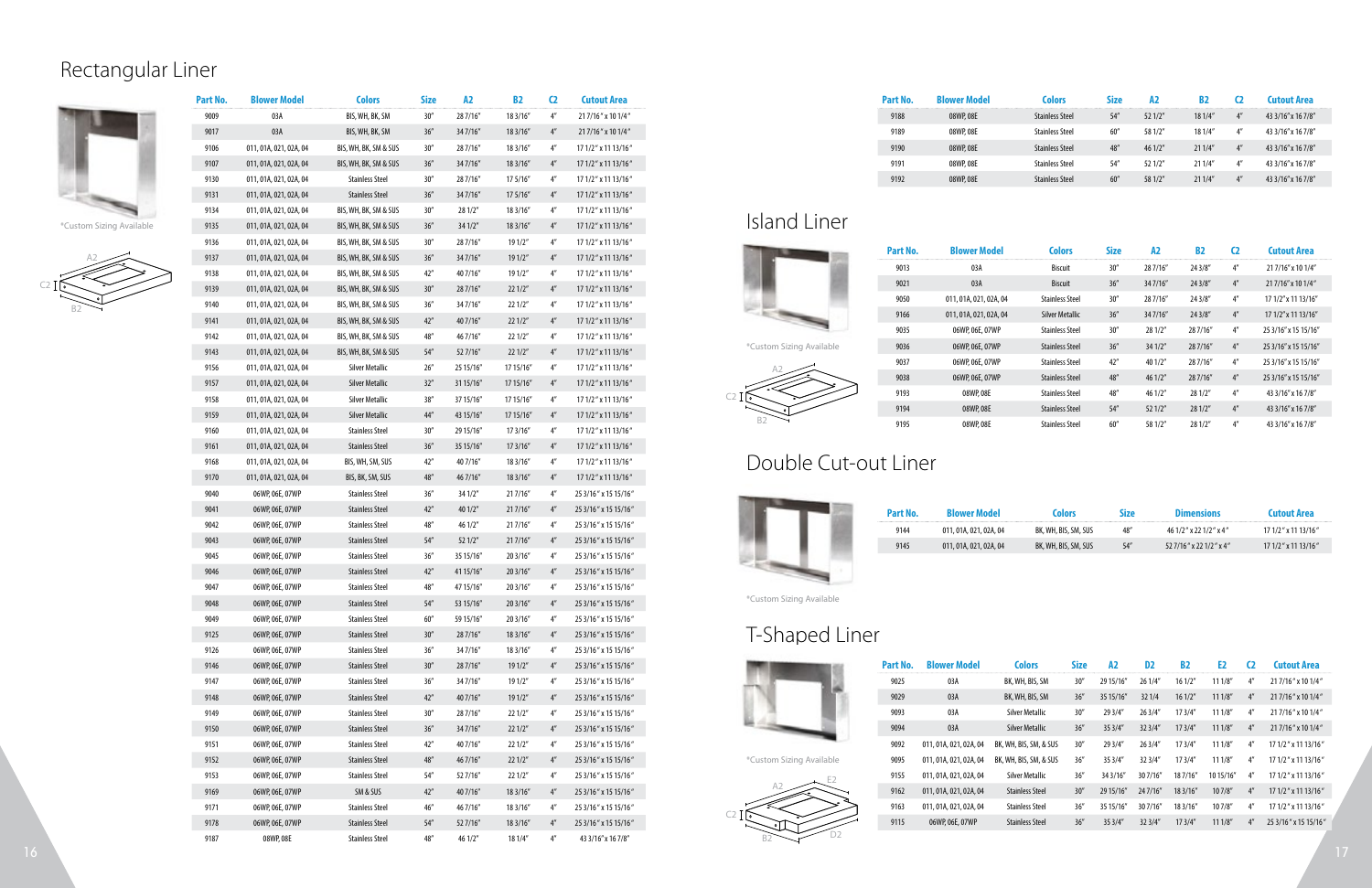## Recirculation Kit

![](_page_8_Picture_45.jpeg)

## Light Bulbs

## Exterior Blower Switch

## Wall-Mount Blower

![](_page_8_Picture_35.jpeg)

## Mesh Filter

![](_page_8_Picture_2.jpeg)

## Charcoal Filter

![](_page_8_Picture_12.jpeg)

![](_page_8_Picture_6.jpeg)

![](_page_8_Picture_7.jpeg)

## Exterior Blower

![](_page_8_Picture_21.jpeg)

# In-Line Blower

![](_page_8_Picture_17.jpeg)

Misc. Switches

## Exterior Blower Motors

![](_page_8_Picture_28.jpeg)

# ACCESSORIES

## 5080V **Models**

9116 630D, 1030D, 1330E **Compatible Models**

5063 435CFM **Models Airflow**

#### 33-331V 011, 01A, 021, 02A, **Models Blower Compatibility**

313791V 011, 01A, 021, 02A, **Models Blower Compatibility**

| Part No.         | Airflow | <b>Compatible Switches</b> | Models   | <b>Blower Compatibility</b>          | <b>Duct Size</b> |
|------------------|---------|----------------------------|----------|--------------------------------------|------------------|
| 5070 8XL         | 409CFM  | 5082 & 5083                |          | DK-SMALL 01A, 02A, 03A, 04, 011, 021 | 7″ Diameter      |
| 5071 10XL 753CFM |         | 5082 & 5083                | DK-LARGE | 06WP                                 | 7" Diameter      |

w<sub>P</sub>

| MR16-GU10 50w               | 01A, 02A, 03A, 04                         |
|-----------------------------|-------------------------------------------|
|                             | MR16-GU10 50w x 2 011, 021, 06WP, 06E, 07 |
| MR16-GU10 50w x 3 08WP, 08E |                                           |

**Part No.**

![](_page_8_Picture_42.jpeg)

![](_page_8_Picture_32.jpeg)

| Part No. | Diameter |  |
|----------|----------|--|
| 5075     | 8″       |  |
| 5076     | 10"      |  |

| Models Part No. Airflow |                    | 5071 10X |
|-------------------------|--------------------|----------|
| 630D 9127               | 660CFM             | 5072 10X |
|                         | 1030D 9128 1030CFM | 50678XL  |
|                         | 1330E 9129 1330CFM | 5068 10X |

5064 5065 5082 & 5083 5082 & 5083 836CFM 910CFM **Models Compatible Switches Airflow** 5081

![](_page_8_Picture_24.jpeg)

| Models | Type                   | <b>Power Level</b> |
|--------|------------------------|--------------------|
| 5081   | Variable On/Off 10 Amp |                    |
| 5082   | Slide                  | 5 Amp              |
| 5083   | Variable On/Off 5 Amp  |                    |

## In-Line Silencer Stabilizing Clamps

| ≧ľ      |         | Part No.           | Airflow | <b>Compatible Switches</b> |
|---------|---------|--------------------|---------|----------------------------|
|         |         | 5070 8XL           | 409CFM  | 5082 & 5083                |
|         | Airflow | 5071 10XL 753CFM   |         | 5082 & 5083                |
|         | 660CFM  | 5072 10XLT 1008CFM |         | 5081                       |
| 1030CFM |         | 5067 8XL           | 409CFM  | 5082 & 5083                |
| 1330CFM |         | 5068 10XL 753CFM   |         | 5082 & 5083                |
|         |         | 5069 10XLT 1008CFM |         | 5081                       |

06WP, 07WP, 08WP, 08E **Blower Compatibility**

| Part No. | <b>Diameter</b> |
|----------|-----------------|
| 5073     | 8''             |
| 5074     | 10"             |

**Blower Compatibility**

03A, 04 06WP, 06E, 07WP, 08WP, 08E

03A, 04 313795V 06WP, 07WP, 08WP, 08E

5066 1266CFM

33-330V \*Filter sizing depends on model series

\*Filter sizing depends on model series

\*507X on left, 506X on right